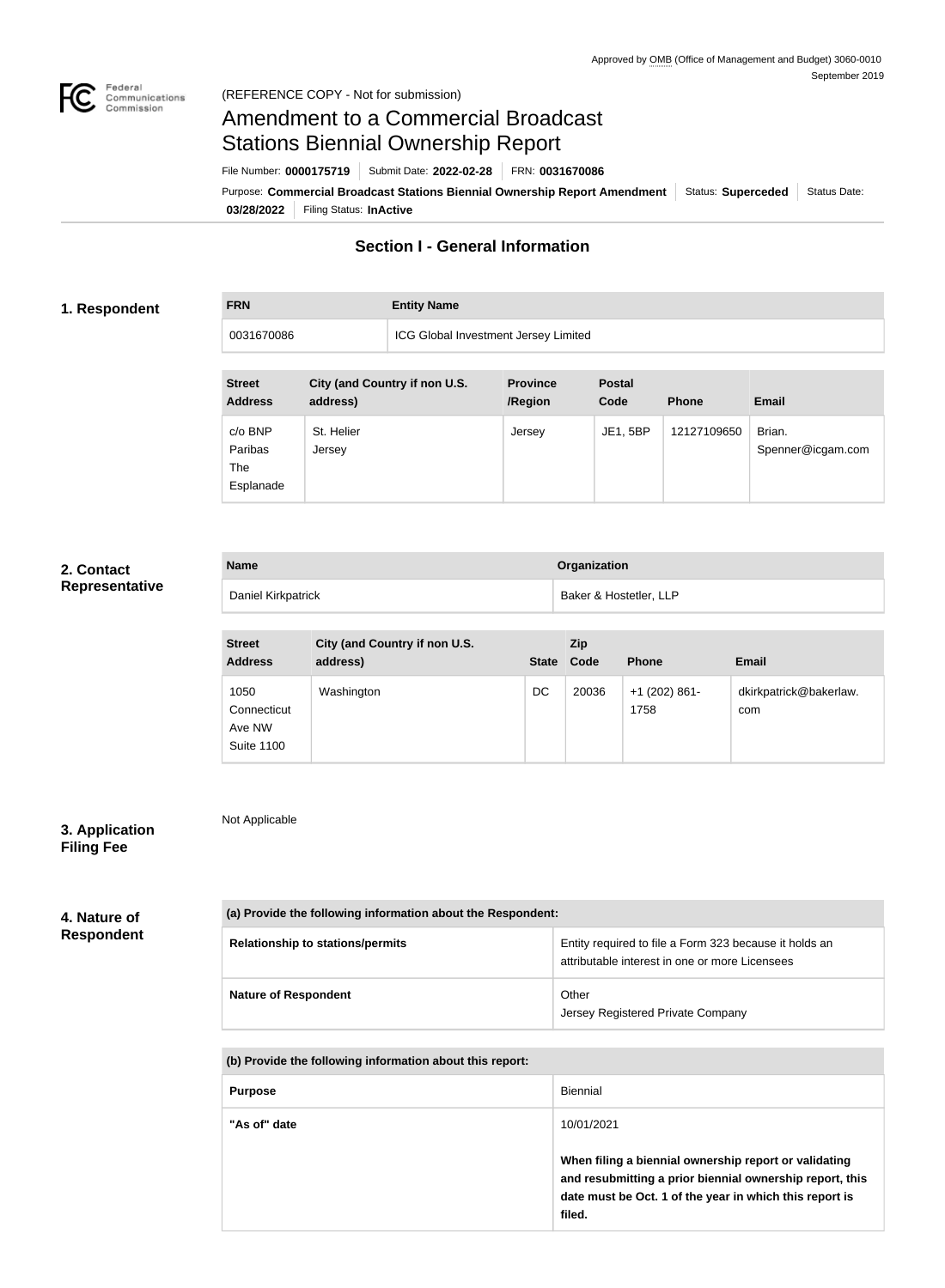# **5. Licensee(s) and Station(s)**

#### **Respondent is filing this report to cover the following Licensee(s) and station(s):**

| <b>Licensee/Permittee Name</b> |                  | <b>FRN</b>             |            |              |                |
|--------------------------------|------------------|------------------------|------------|--------------|----------------|
| Alpha Media Licensee LLC       |                  |                        | 0022491476 |              |                |
| Fac. ID No.                    | <b>Call Sign</b> | <b>City</b>            |            | <b>State</b> | <b>Service</b> |
| 86                             | <b>KMMX</b>      | <b>TAHOKA</b>          |            | <b>TX</b>    | <b>FM</b>      |
| 502                            | <b>WHIS</b>      | <b>BLUEFIELD</b>       |            | WV           | AM             |
| 504                            | WHAJ             | <b>BLUEFIELD</b>       |            | WV           | <b>FM</b>      |
| 948                            | <b>KXTG</b>      | <b>PORTLAND</b>        |            | <b>OR</b>    | AM             |
| 949                            | <b>KBFF</b>      | <b>PORTLAND</b>        |            | <b>OR</b>    | <b>FM</b>      |
| 1176                           | <b>KEZR</b>      | <b>SAN JOSE</b>        |            | CA           | <b>FM</b>      |
| 1246                           | <b>WIRK</b>      | <b>INDIANTOWN</b>      |            | FL           | <b>FM</b>      |
| 1302                           | <b>KBTE</b>      | <b>TULIA</b>           |            | <b>TX</b>    | <b>FM</b>      |
| 1918                           | <b>WEAT</b>      | <b>WEST PALM BEACH</b> |            | <b>FL</b>    | <b>FM</b>      |
| 2543                           | <b>KTFM</b>      | <b>FLORESVILLE</b>     |            | <b>TX</b>    | <b>FM</b>      |
| 3959                           | <b>WRXQ</b>      | <b>COAL CITY</b>       |            | IL           | <b>FM</b>      |
| 4114                           | <b>KUPL</b>      | <b>PORTLAND</b>        |            | <b>OR</b>    | FM             |
| 4259                           | KFBD-FM          | WAYNESVILLE            |            | <b>MO</b>    | <b>FM</b>      |
| 4260                           | <b>KIIK</b>      | WAYNESVILLE            |            | <b>MO</b>    | AM             |
| 4488                           | WHBC-FM          | <b>CANTON</b>          |            | OH           | <b>FM</b>      |
| 4489                           | <b>WHBC</b>      | <b>CANTON</b>          |            | OH           | AM             |
| 6004                           | <b>WHKX</b>      | <b>BLUEFIELD</b>       |            | VA           | <b>FM</b>      |
| 6005                           | <b>WHQX</b>      | GARY                   |            | <b>WV</b>    | <b>FM</b>      |
| 7691                           | <b>WJNT</b>      | PEARL                  |            | MS           | AM             |
| 7707                           | <b>KUBB</b>      | <b>MARIPOSA</b>        |            | CA           | FM             |
| 7709                           | <b>KLLY</b>      | OILDALE                |            | CA           | <b>FM</b>      |
| 7715                           | <b>KNZR</b>      | <b>BAKERSFIELD</b>     |            | CA           | AM             |
| 7720                           | <b>KKBB</b>      | <b>BAKERSFIELD</b>     |            | CA           | FM             |
| 8109                           | KNZR-FM          | <b>SHAFTER</b>         |            | CA           | FM             |
| 9221                           | <b>KBTT</b>      | <b>HAUGHTON</b>        |            | LA           | <b>FM</b>      |
| 9222                           | <b>KOKA</b>      | <b>SHREVEPORT</b>      |            | LA           | AM             |
| 9899                           | KCOB-FM          | <b>NEWTON</b>          |            | IA           | <b>FM</b>      |
| 9900                           | <b>KCOB</b>      | <b>NEWTON</b>          |            | IA           | AM             |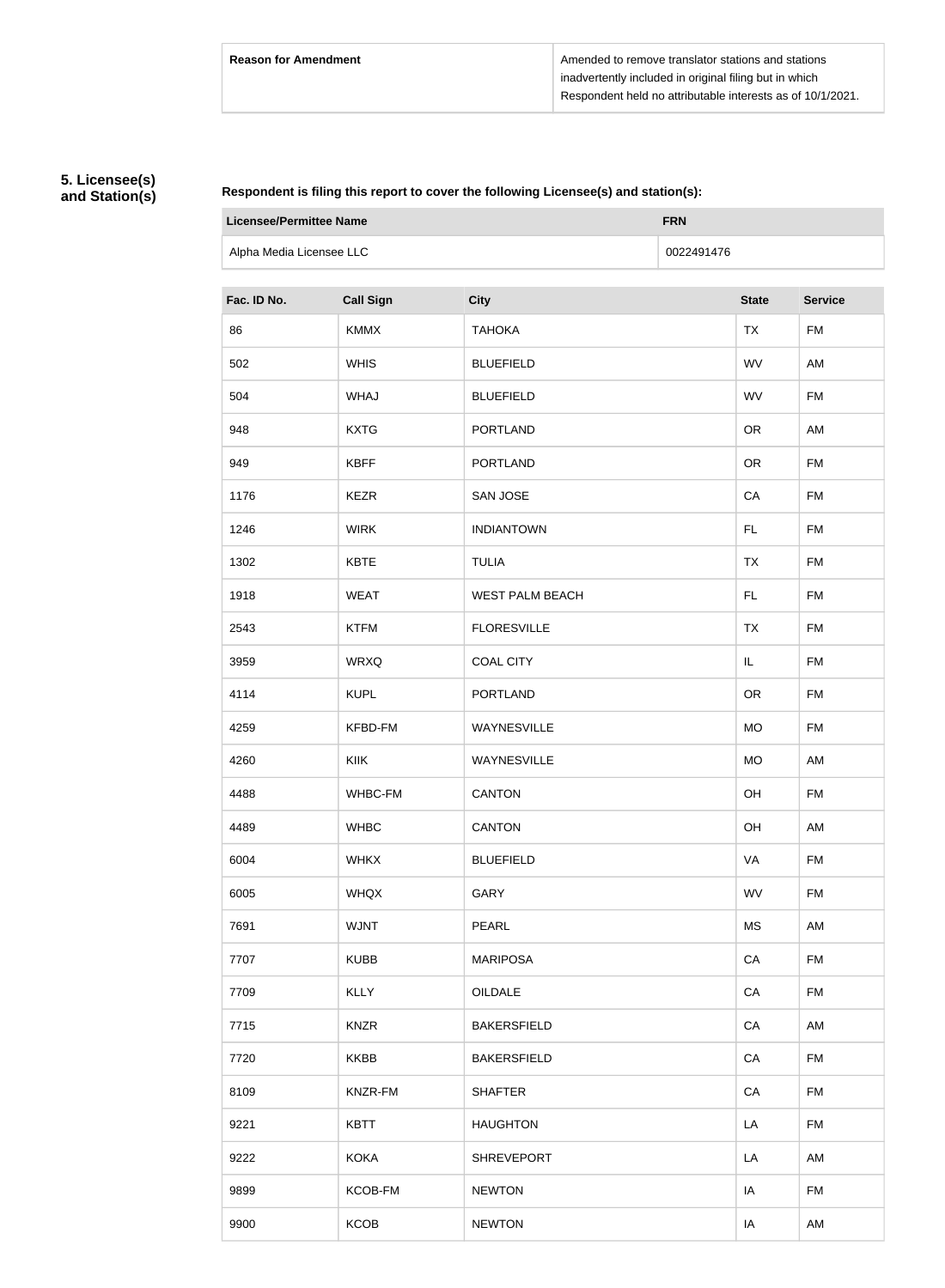| 10108 | <b>WIKZ</b>    | <b>CHAMBERSBURG</b>  | PA         | <b>FM</b> |
|-------|----------------|----------------------|------------|-----------|
| 10110 | <b>WCHA</b>    | <b>CHAMBERSBURG</b>  | PA         | AM        |
| 10113 | <b>WCLI-FM</b> | <b>ENON</b>          | OH         | <b>FM</b> |
| 10322 | <b>WMJM</b>    | <b>JEFFERSONTOWN</b> | <b>KY</b>  | <b>FM</b> |
| 10450 | <b>WKRS</b>    | WAUKEGAN             | IL         | AM        |
| 10451 | <b>WXLC</b>    | WAUKEGAN             | IL         | <b>FM</b> |
| 10677 | <b>WCCQ</b>    | <b>CREST HILL</b>    | IL         | <b>FM</b> |
| 11658 | <b>KKUU</b>    | <b>INDIO</b>         | ${\sf CA}$ | <b>FM</b> |
| 11674 | <b>WGCO</b>    | <b>MIDWAY</b>        | GA         | FM        |
| 12056 | KDKD-FM        | <b>CLINTON</b>       | <b>MO</b>  | <b>FM</b> |
| 12058 | <b>KDKD</b>    | <b>CLINTON</b>       | <b>MO</b>  | AM        |
| 12130 | <b>KNWZ</b>    | <b>COACHELLA</b>     | ${\sf CA}$ | AM        |
| 12131 | KCLB-FM        | <b>COACHELLA</b>     | CA         | FM        |
| 13040 | <b>WIRL</b>    | <b>PEORIA</b>        | IL         | AM        |
| 13041 | <b>WSWT</b>    | <b>PEORIA</b>        | IL         | FM        |
| 13802 | <b>KLKL</b>    | <b>MINDEN</b>        | LA         | FM        |
| 13890 | WKZQ-FM        | <b>FORESTBROOK</b>   | SC         | <b>FM</b> |
| 14058 | <b>KDGL</b>    | YUCCA VALLEY         | CA         | <b>FM</b> |
| 16436 | <b>KDKS-FM</b> | <b>BLANCHARD</b>     | LA         | <b>FM</b> |
| 16844 | <b>WUBB</b>    | <b>BLUFFTON</b>      | SC         | <b>FM</b> |
| 18054 | <b>KABI</b>    | <b>ABILENE</b>       | KS         | AM        |
| 18055 | <b>KSAJ-FM</b> | <b>BURLINGAME</b>    | KS         | <b>FM</b> |
| 19471 | <b>WMFX</b>    | ST. ANDREWS          | SC         | <b>FM</b> |
| 20029 | <b>KBMG</b>    | <b>EVANSTON</b>      | <b>WY</b>  | <b>FM</b> |
| 20334 | <b>KHTN</b>    | <b>PLANADA</b>       | CA         | <b>FM</b> |
| 20384 | <b>WGER</b>    | SAGINAW              | MI         | <b>FM</b> |
| 20436 | <b>WRMF</b>    | PALM BEACH           | FL.        | <b>FM</b> |
| 21191 | <b>KLTA-FM</b> | <b>MOORHEAD</b>      | <b>MN</b>  | <b>FM</b> |
| 21826 | <b>WKYV</b>    | <b>PETERSBURG</b>    | VA         | <b>FM</b> |
| 22484 | <b>WVBX</b>    | SPOTSYLVANIA         | VA         | <b>FM</b> |
| 22674 | <b>WSGW</b>    | SAGINAW              | MI         | AM        |
| 23037 | KKFD-FM        | <b>FAIRFIELD</b>     | IA         | <b>FM</b> |
| 23040 | <b>KMCD</b>    | <b>FAIRFIELD</b>     | IA         | AM        |
| 23072 | <b>KSAH</b>    | UNIVERSAL CITY       | <b>TX</b>  | AM        |
| 23466 | <b>WHAG</b>    | <b>HALFWAY</b>       | MD         | AM        |
| 23469 | <b>WDLD</b>    | <b>HALFWAY</b>       | MD         | <b>FM</b> |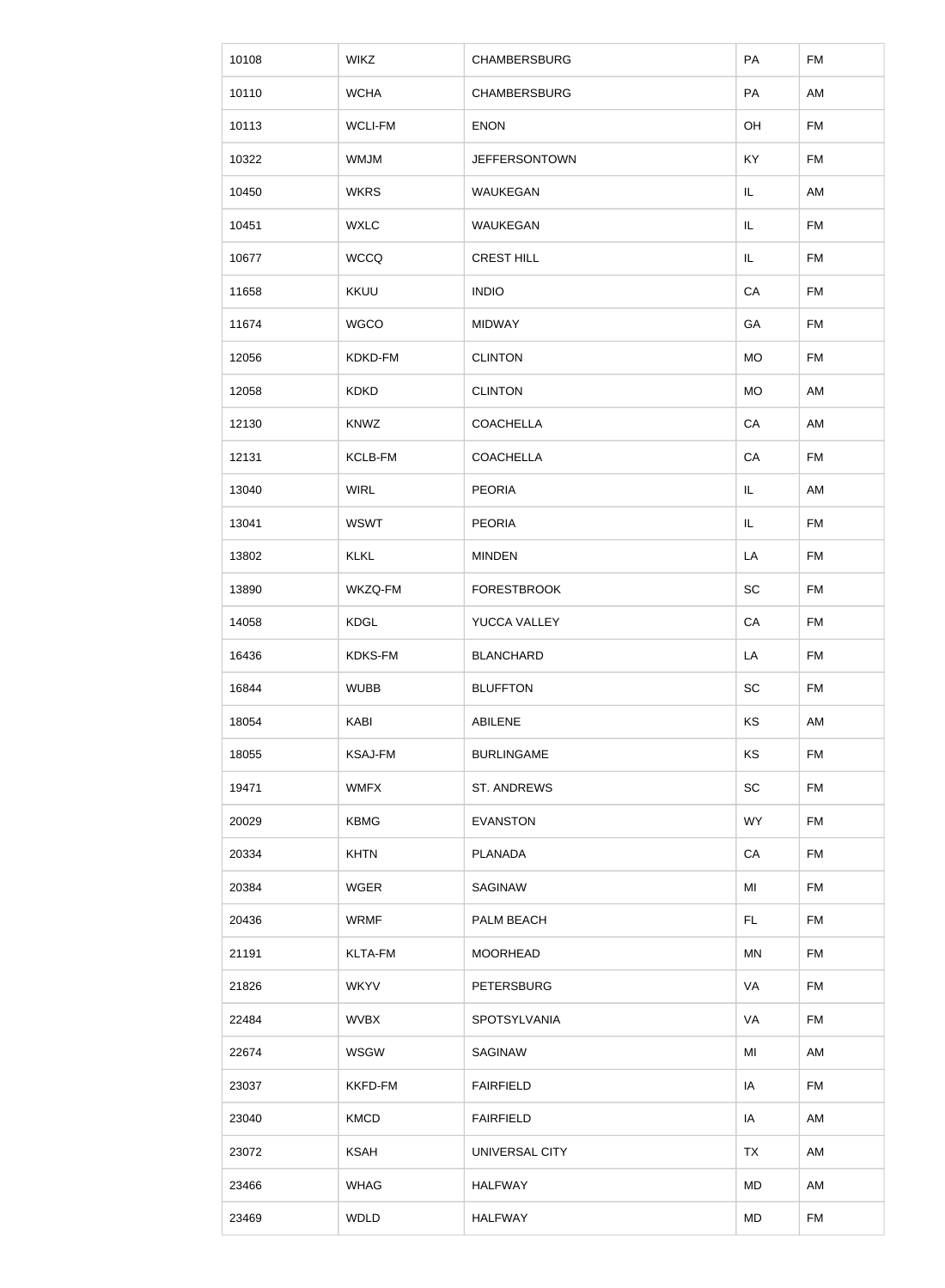| 24253 | KDES-FM        | <b>CATHEDRAL CITY</b>   | CA        | <b>FM</b> |
|-------|----------------|-------------------------|-----------|-----------|
| 24775 | <b>WWHK</b>    | <b>MYRTLE BEACH</b>     | SC        | AM        |
| 25039 | <b>WING</b>    | <b>DAYTON</b>           | OH        | AM        |
| 25043 | <b>WGTZ</b>    | <b>EATON</b>            | OH        | <b>FM</b> |
| 25128 | <b>WQCM</b>    | <b>GREENCASTLE</b>      | PA        | <b>FM</b> |
| 25756 | <b>WMBX</b>    | <b>JENSEN BEACH</b>     | FL.       | <b>FM</b> |
| 26451 | WROU-FM        | <b>WEST CARROLLTON</b>  | OH        | <b>FM</b> |
| 26519 | <b>KONE</b>    | <b>LUBBOCK</b>          | <b>TX</b> | <b>FM</b> |
| 26926 | <b>KUFO</b>    | <b>PORTLAND</b>         | <b>OR</b> | AM        |
| 26932 | KXL-FM         | <b>PORTLAND</b>         | <b>OR</b> | <b>FM</b> |
| 27265 | <b>WMYB</b>    | <b>MYRTLE BEACH</b>     | <b>SC</b> | <b>FM</b> |
| 28171 | WQSL           | <b>JACKSONVILLE</b>     | NC        | <b>FM</b> |
| 28172 | WXQR-FM        | <b>JACKSONVILLE</b>     | NC        | <b>FM</b> |
| 28470 | <b>KYEZ</b>    | <b>SALINA</b>           | KS        | <b>FM</b> |
| 28471 | <b>KSAL</b>    | <b>SALINA</b>           | KS        | AM        |
| 28473 | <b>WIIL</b>    | <b>UNION GROVE</b>      | WI        | FM        |
| 28478 | <b>WLIP</b>    | <b>KENOSHA</b>          | WI        | AM        |
| 28634 | <b>KKRT</b>    | <b>WENATCHEE</b>        | <b>WA</b> | AM        |
| 28635 | <b>KKRV</b>    | <b>WENATCHEE</b>        | <b>WA</b> | <b>FM</b> |
| 28648 | <b>KEAG</b>    | ANCHORAGE               | AK        | <b>FM</b> |
| 29490 | <b>WFTL</b>    | <b>WEST PALM BEACH</b>  | FL.       | AM        |
|       |                |                         |           |           |
| 29512 | <b>WRKS</b>    | <b>PICKENS</b>          | <b>MS</b> | <b>FM</b> |
| 31004 | <b>KAAN</b>    | <b>BETHANY</b>          | <b>MO</b> | AM        |
| 31005 | KAAN-FM        | <b>BETHANY</b>          | <b>MO</b> | <b>FM</b> |
| 31859 | WBBT-FM        | <b>POWHATAN</b>         | VA        | <b>FM</b> |
| 33728 | <b>KTAL-FM</b> | <b>TEXARKANA</b>        | <b>TX</b> | <b>FM</b> |
| 33879 | <b>WXCL</b>    | <b>PEKIN</b>            | IL.       | <b>FM</b> |
| 35401 | <b>KBAY</b>    | <b>GILROY</b>           | CA        | <b>FM</b> |
| 35497 | <b>KPSI-FM</b> | <b>PALM SPRINGS</b>     | CA        | <b>FM</b> |
| 35531 | <b>KREI</b>    | <b>FARMINGTON</b>       | <b>MO</b> | AM        |
| 35532 | <b>KJFF</b>    | <b>FESTUS</b>           | <b>MO</b> | AM        |
| 35533 | <b>KTJJ</b>    | <b>FARMINGTON</b>       | <b>MO</b> | <b>FM</b> |
| 35564 | KRTI           | <b>GRINNELL</b>         | IA        | FM        |
| 35864 | KVOX-FM        | <b>MOORHEAD</b>         | <b>MN</b> | <b>FM</b> |
| 35886 | <b>KWIQ</b>    | <b>MOSES LAKE NORTH</b> | WA        | AM        |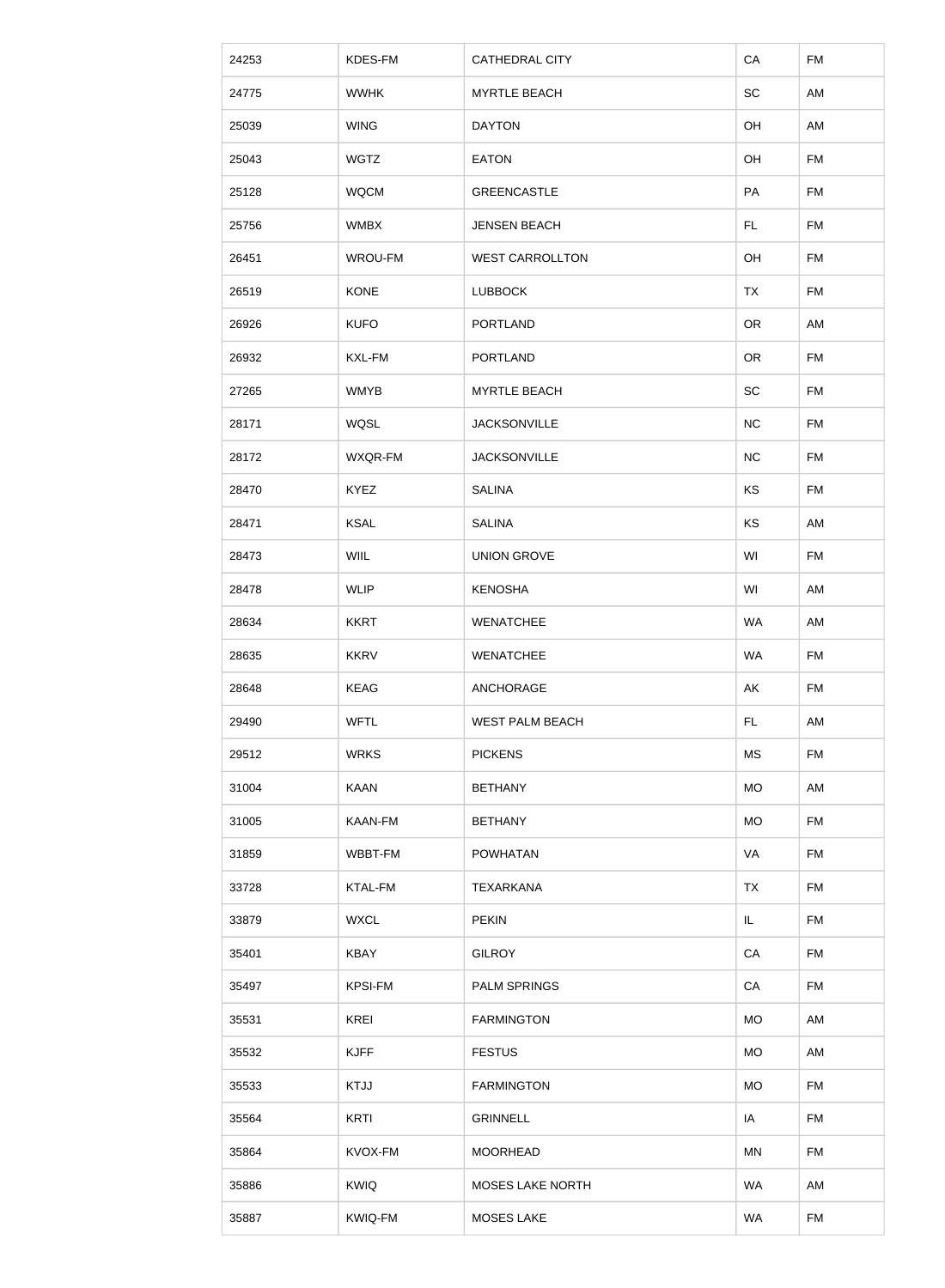| 35889 | <b>KWIX</b>    | <b>MOBERLY</b>            | <b>MO</b> | AM        |
|-------|----------------|---------------------------|-----------|-----------|
| 35890 | <b>KRES</b>    | <b>MOBERLY</b>            | <b>MO</b> | <b>FM</b> |
| 36032 | <b>KKDV</b>    | <b>WALNUT CREEK</b>       | CA        | FM        |
| 36265 | <b>KLAK</b>    | <b>TOM BEAN</b>           | <b>TX</b> | <b>FM</b> |
| 36944 | <b>WRNS</b>    | <b>KINSTON</b>            | NC        | AM        |
| 36947 | <b>WYAV</b>    | <b>MYRTLE BEACH</b>       | SC        | <b>FM</b> |
| 36950 | WRNS-FM        | <b>KINSTON</b>            | NC        | <b>FM</b> |
| 36954 | KLLL-FM        | <b>LUBBOCK</b>            | <b>TX</b> | <b>FM</b> |
| 37095 | <b>WANG</b>    | <b>BILOXI</b>             | MS        | AM        |
| 37096 | <b>WLGF</b>    | <b>GULFPORT</b>           | <b>MS</b> | <b>FM</b> |
| 37236 | <b>WXMA</b>    | <b>LOUISVILLE</b>         | KY        | FM        |
| 39781 | <b>KXGL</b>    | <b>AMARILLO</b>           | <b>TX</b> | FM        |
| 39892 | <b>KVWE</b>    | <b>AMARILLO</b>           | <b>TX</b> | FM        |
| 41842 | WSGW-FM        | CARROLLTON                | MI        | <b>FM</b> |
| 42114 | <b>WPBG</b>    | <b>PEORIA</b>             | IL.       | FM        |
| 42119 | <b>WMBD</b>    | <b>PEORIA</b>             | IL.       | AM        |
| 43242 | <b>KGRN</b>    | <b>GRINNELL</b>           | IA        | AM        |
| 43877 | <b>WKZF</b>    | <b>MORTON</b>             | IL.       | <b>FM</b> |
| 44001 | <b>WKEZ</b>    | <b>BLUEFIELD</b>          | <b>WV</b> | AM        |
| 44002 | WKOY-FM        | <b>PRINCETON</b>          | <b>WV</b> | <b>FM</b> |
| 47108 | <b>DWWNG</b>   | <b>HAVELOCK</b>           | NC        | AM        |
| 47310 | <b>KPFX</b>    | <b>KINDRED</b>            | <b>ND</b> | <b>FM</b> |
| 47883 | <b>WQZL</b>    | <b>BELHAVEN</b>           | NC        | <b>FM</b> |
| 48366 | <b>WHHW</b>    | <b>HILTON HEAD ISLAND</b> | <b>SC</b> | AM        |
| 48367 | WFXH-FM        | <b>HILTON HEAD ISLAND</b> | <b>SC</b> | <b>FM</b> |
| 49910 | <b>WVSC</b>    | PORT ROYAL                | SC        | <b>FM</b> |
| 50404 | <b>WOAD</b>    | <b>JACKSON</b>            | <b>MS</b> | AM        |
| 50407 | <b>WKXI-FM</b> | <b>MAGEE</b>              | <b>MS</b> | <b>FM</b> |
| 50408 | <b>WJMI</b>    | <b>JACKSON</b>            | <b>MS</b> | <b>FM</b> |
| 50409 | <b>WJQS</b>    | <b>JACKSON</b>            | <b>MS</b> | AM        |
| 50522 | <b>WHXT</b>    | SWANSEA                   | <b>SC</b> | <b>FM</b> |
| 50744 | <b>KMRN</b>    | <b>CAMERON</b>            | <b>MO</b> | AM        |
| 50745 | <b>KKWK</b>    | CAMERON                   | <b>MO</b> | <b>FM</b> |
| 51074 | <b>WGHL</b>    | SHEPHERDSVILLE            | KY        | <b>FM</b> |
| 51093 | <b>KBNN</b>    | <b>LEBANON</b>            | <b>MO</b> | AM        |
| 51094 | <b>KJEL</b>    | <b>LEBANON</b>            | <b>MO</b> | <b>FM</b> |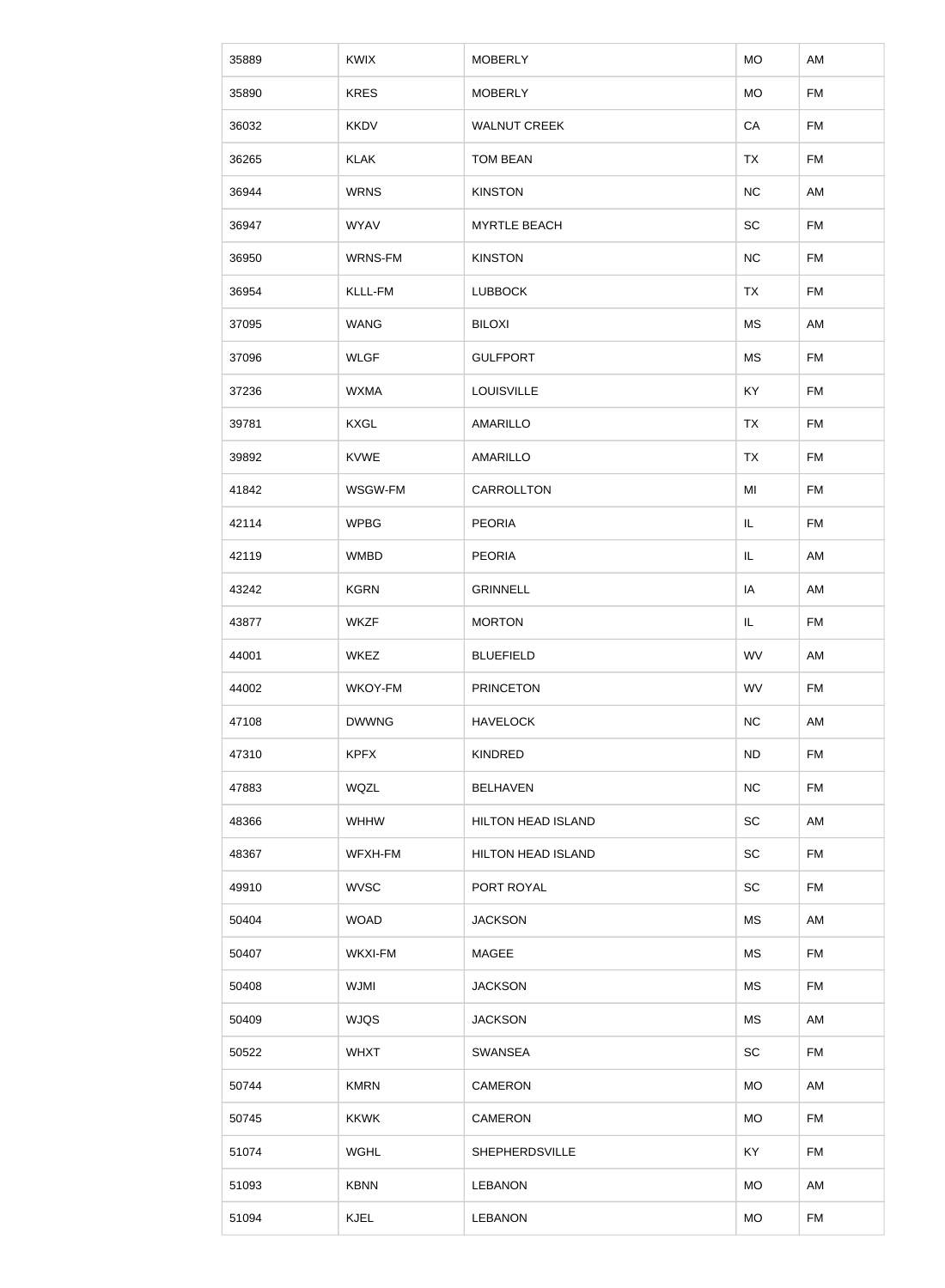| 52672 | <b>KWHL</b>    | <b>ANCHORAGE</b>     | AK         | <b>FM</b> |
|-------|----------------|----------------------|------------|-----------|
| 52674 | <b>KXRO</b>    | ABERDEEN             | <b>WA</b>  | AM        |
| 52675 | <b>KFQD</b>    | ANCHORAGE            | AK         | AM        |
| 52676 | KDUX-FM        | <b>HOQUIAM</b>       | <b>WA</b>  | <b>FM</b> |
| 52677 | <b>KMXS</b>    | ANCHORAGE            | AK         | FM        |
| 53068 | <b>KINK</b>    | <b>PORTLAND</b>      | <b>OR</b>  | <b>FM</b> |
| 53202 | WGZB-FM        | <b>LANESVILLE</b>    | $\sf IN$   | <b>FM</b> |
| 53505 | <b>WZSR</b>    | <b>WOODSTOCK</b>     | IL         | FM        |
| 53876 | KOZQ-FM        | WAYNESVILLE          | <b>MO</b>  | FM        |
| 53877 | <b>KJPW</b>    | WAYNESVILLE          | <b>MO</b>  | AM        |
| 53949 | WRNN-FM        | <b>SOCASTEE</b>      | SC         | <b>FM</b> |
| 54261 | <b>KUIC</b>    | VACAVILLE            | ${\sf CA}$ | <b>FM</b> |
| 54576 | WSCZ           | <b>WINNSBORO</b>     | <b>SC</b>  | <b>FM</b> |
| 54805 | <b>WXYY</b>    | <b>RINCON</b>        | GA         | <b>FM</b> |
| 54812 | <b>KMAD-FM</b> | <b>WHITESBORO</b>    | <b>TX</b>  | <b>FM</b> |
| 54844 | <b>KYKX</b>    | <b>LONGVIEW</b>      | TX         | FM        |
| 54872 | <b>WLFV</b>    | <b>MIDLOTHIAN</b>    | VA         | <b>FM</b> |
| 55174 | <b>WWUZ</b>    | <b>BOWLING GREEN</b> | VA         | <b>FM</b> |
| 55414 | KLEY-FM        | <b>JOURDANTON</b>    | <b>TX</b>  | <b>FM</b> |
| 55498 | <b>WDJX</b>    | <b>LOUISVILLE</b>    | <b>KY</b>  | <b>FM</b> |
| 58398 | <b>WWDM</b>    | <b>SUMTER</b>        | SC         | <b>FM</b> |
| 58400 | <b>WARQ</b>    | <b>COLUMBIA</b>      | SC         | <b>FM</b> |
| 60252 | <b>WDHT</b>    | <b>URBANA</b>        | OH         | <b>FM</b> |
| 60787 | WCEN-FM        | <b>HEMLOCK</b>       | MI         | <b>FM</b> |
| 60914 | <b>KHAR</b>    | ANCHORAGE            | AK         | AM        |
| 60915 | <b>KBRJ</b>    | ANCHORAGE            | AK         | <b>FM</b> |
| 61080 | <b>WMEN</b>    | ROYAL PALM BEACH     | FL.        | AM        |
| 61305 | <b>WGBL</b>    | <b>GULFPORT</b>      | <b>MS</b>  | <b>FM</b> |
| 62235 | <b>WJOL</b>    | <b>JOLIET</b>        | IL         | AM        |
| 62240 | <b>WSSR</b>    | <b>JOLIET</b>        | IL.        | <b>FM</b> |
| 63159 | <b>KGNC</b>    | <b>AMARILLO</b>      | <b>TX</b>  | AM        |
|       |                |                      |            |           |
| 63161 | <b>KGNC-FM</b> | <b>AMARILLO</b>      | <b>TX</b>  | <b>FM</b> |
| 63169 | <b>WIBW</b>    | <b>TOPEKA</b>        | KS         | AM        |
| 63174 | WIBW-FM        | <b>TOPEKA</b>        | KS         | <b>FM</b> |
| 64359 | KQWB-FM        | <b>BRECKENRIDGE</b>  | MN         | <b>FM</b> |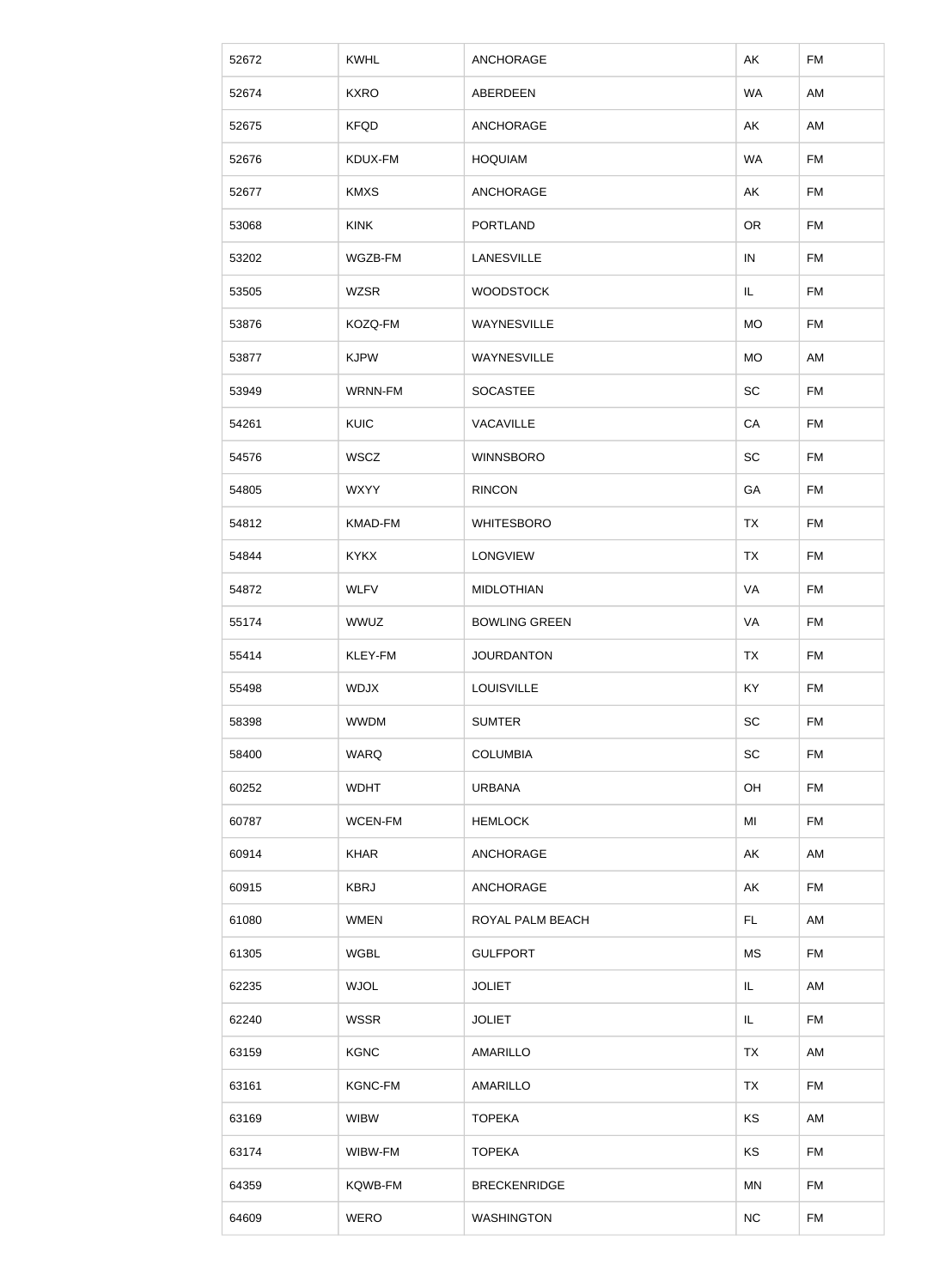| 65330  | <b>KZDC</b>    | <b>SAN ANTONIO</b>    | <b>TX</b>  | AM        |
|--------|----------------|-----------------------|------------|-----------|
| 65598  | <b>KBLS</b>    | NORTH FORT RILEY      | KS         | <b>FM</b> |
| 65599  | <b>KSAL-FM</b> | <b>SALINA</b>         | KS         | FM        |
| 65640  | <b>WNTX</b>    | <b>FREDERICKSBURG</b> | VA         | AM        |
| 65641  | WFLS-FM        | <b>FREDERICKSBURG</b> | VA         | <b>FM</b> |
| 67028  | <b>KNWH</b>    | YUCCA VALLEY          | CA         | AM        |
| 67334  | <b>KTPK</b>    | <b>TOPEKA</b>         | KS         | <b>FM</b> |
| 67818  | <b>KKIQ</b>    | <b>LIVERMORE</b>      | ${\sf CA}$ | <b>FM</b> |
| 67897  | <b>KXXK</b>    | <b>HOQUIAM</b>        | <b>WA</b>  | FM        |
| 68057  | <b>KWOK</b>    | ABERDEEN              | <b>WA</b>  | AM        |
| 68651  | <b>KKUS</b>    | <b>TYLER</b>          | <b>TX</b>  | <b>FM</b> |
| 69557  | <b>KTUB</b>    | <b>CENTERVILLE</b>    | UT         | AM        |
| 70387  | <b>KOYE</b>    | <b>FRANKSTON</b>      | <b>TX</b>  | <b>FM</b> |
| 70455  | <b>KFRO</b>    | LONGVIEW              | <b>TX</b>  | AM        |
| 70500  | <b>KBMW</b>    | <b>BRECKENRIDGE</b>   | MN         | AM        |
| 70740  | KOOI           | <b>JACKSONVILLE</b>   | <b>TX</b>  | <b>FM</b> |
| 71086  | <b>KJXK</b>    | <b>SAN ANTONIO</b>    | <b>TX</b>  | <b>FM</b> |
| 71087  | <b>KTSA</b>    | <b>SAN ANTONIO</b>    | <b>TX</b>  | AM        |
| 72030  | <b>KNWQ</b>    | <b>PALM SPRINGS</b>   | CA         | AM        |
| 72132  | <b>WXYK</b>    | PASCAGOULA            | <b>MS</b>  | <b>FM</b> |
| 72194  | WCPR-FM        | <b>D'IBERVILLE</b>    | <b>MS</b>  | <b>FM</b> |
| 72387  | <b>WRWN</b>    | PORT ROYAL            | SC         | <b>FM</b> |
| 72880  | <b>KWLN</b>    | <b>WILSON CREEK</b>   | <b>WA</b>  | <b>FM</b> |
| 73171  | WERV-FM        | <b>AURORA</b>         | IL.        | <b>FM</b> |
| 73370  | <b>WPCO</b>    | <b>COLUMBIA</b>       | SC         | AM        |
| 74093  | <b>WTLZ</b>    | SAGINAW               | MI         | <b>FM</b> |
| 76313  | <b>WWLB</b>    | <b>ETTRICK</b>        | VA         | <b>FM</b> |
| 77588  | <b>KMKT</b>    | <b>BELLS</b>          | <b>TX</b>  | <b>FM</b> |
| 78275  | <b>KIRK</b>    | <b>MACON</b>          | <b>MO</b>  | <b>FM</b> |
| 78984  | <b>KHHL</b>    | <b>KARNES CITY</b>    | <b>TX</b>  | <b>FM</b> |
| 83596  | <b>KSAH-FM</b> | PEARSALL              | <b>TX</b>  | <b>FM</b> |
| 87146  | <b>KQWB</b>    | <b>WEST FARGO</b>     | <b>ND</b>  | AM        |
| 87159  | <b>WTNI</b>    | <b>BILOXI</b>         | MS         | AM        |
| 88272  | <b>KDUT</b>    | <b>RANDOLPH</b>       | UT         | <b>FM</b> |
| 165988 | <b>KAYO</b>    | <b>WASILLA</b>        | AK         | <b>FM</b> |
| 170999 | <b>KXEA</b>    | <b>LOWRY CITY</b>     | <b>MO</b>  | <b>FM</b> |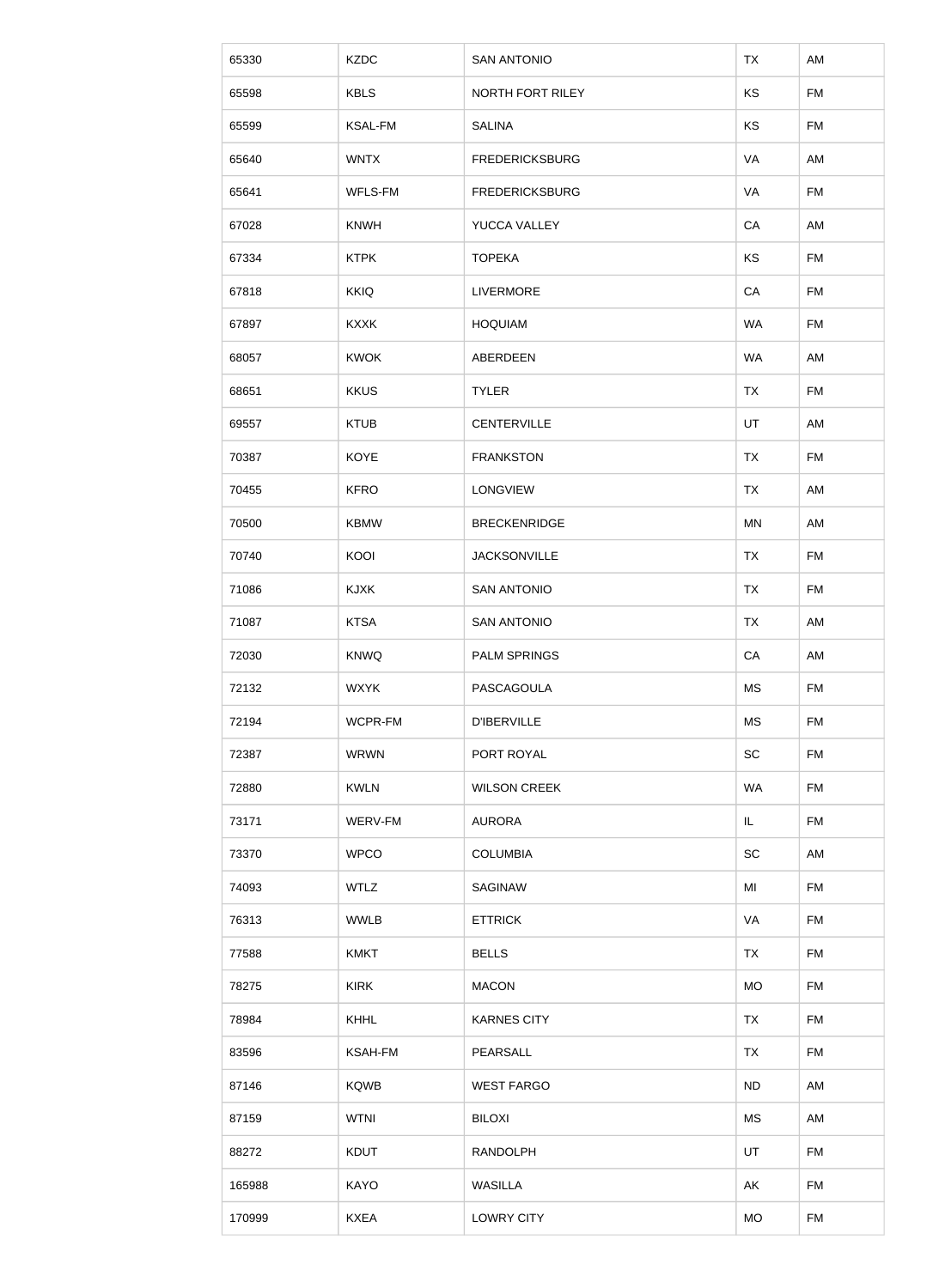| 171017 | <b>KTCM</b> | <b>MADISON</b>              | <b>MO</b> | FM.       |
|--------|-------------|-----------------------------|-----------|-----------|
| 183327 | KCLZ        | <b>TWENTYNINE PALMS BAS</b> | CA        | FM.       |
| 183331 | KWIX-FM     | <b>CAIRO</b>                | <b>MO</b> | <b>FM</b> |
| 198621 | <b>KZAH</b> | <b>HARPER</b>               | <b>TX</b> | FM.       |
| 198622 | <b>KTLH</b> | <b>HALLSVILLE</b>           | <b>TX</b> | FM.       |
| 198762 | <b>KJAK</b> | PEARSALL                    | <b>TX</b> | <b>FM</b> |

#### **Licensee/Permittee Name FRN**

Alpha 3E Licensee LLC and the control of the control of the control of the control of the control of the control of the control of the control of the control of the control of the control of the control of the control of t

| Fac. ID No. | <b>Call Sign</b> | <b>City</b>          | <b>State</b> | <b>Service</b> |
|-------------|------------------|----------------------|--------------|----------------|
| 640         | <b>KIBZ</b>      | CRETE                | <b>NE</b>    | <b>FM</b>      |
| 9654        | <b>KLGR-FM</b>   | <b>REDWOOD FALLS</b> | MN           | <b>FM</b>      |
| 9663        | <b>KKQQ</b>      | <b>VOLGA</b>         | SD           | <b>FM</b>      |
| 9677        | <b>KJJQ</b>      | <b>VOLGA</b>         | SD           | AM             |
| 9680        | <b>KLGR</b>      | REDWOOD FALLS        | MN           | AM             |
| 12670       | <b>KATE</b>      | <b>ALBERT LEA</b>    | <b>MN</b>    | AM             |
| 12706       | <b>KCPI</b>      | ALBERT LEA           | <b>MN</b>    | <b>FM</b>      |
| 15261       | <b>KBRK-FM</b>   | <b>BROOKINGS</b>     | SD           | <b>FM</b>      |
| 15263       | <b>KBRK</b>      | <b>BROOKINGS</b>     | SD           | AM             |
| 20400       | KYSM-FM          | <b>MANKATO</b>       | MN           | <b>FM</b>      |
| 20432       | <b>KSDR</b>      | <b>WATERTOWN</b>     | SD           | AM             |
| 20433       | KSDR-FM          | <b>WATERTOWN</b>     | SD           | <b>FM</b>      |
| 21193       | KEEZ-FM          | <b>MANKATO</b>       | MN           | <b>FM</b>      |
| 26627       | <b>KLIR</b>      | <b>COLUMBUS</b>      | <b>NE</b>    | <b>FM</b>      |
| 26628       | <b>KJSK</b>      | <b>COLUMBUS</b>      | <b>NE</b>    | AM             |
| 28148       | <b>KTTT</b>      | <b>COLUMBUS</b>      | <b>NE</b>    | AM             |
| 28149       | <b>KKOT</b>      | <b>COLUMBUS</b>      | <b>NE</b>    | <b>FM</b>      |
| 28657       | <b>KTLB</b>      | <b>TWIN LAKES</b>    | IA           | <b>FM</b>      |
| 30114       | <b>KGLO</b>      | <b>MASON CITY</b>    | IA           | AM             |
| 30115       | KIAI             | <b>MASON CITY</b>    | IA           | <b>FM</b>      |
| 31873       | <b>KRBI-FM</b>   | ST. PETER            | <b>MN</b>    | <b>FM</b>      |
| 34436       | <b>KFOR</b>      | <b>LINCOLN</b>       | <b>NE</b>    | AM             |
| 35891       | <b>KWMT</b>      | FORT DODGE           | IA           | AM             |
| 35892       | <b>KKEZ</b>      | FORT DODGE           | IA           | <b>FM</b>      |
| 39259       | <b>KQAD</b>      | LUVERNE              | MN           | AM             |
| 39260       | KLQL             | LUVERNE              | MN           | <b>FM</b>      |
|             |                  |                      |              |                |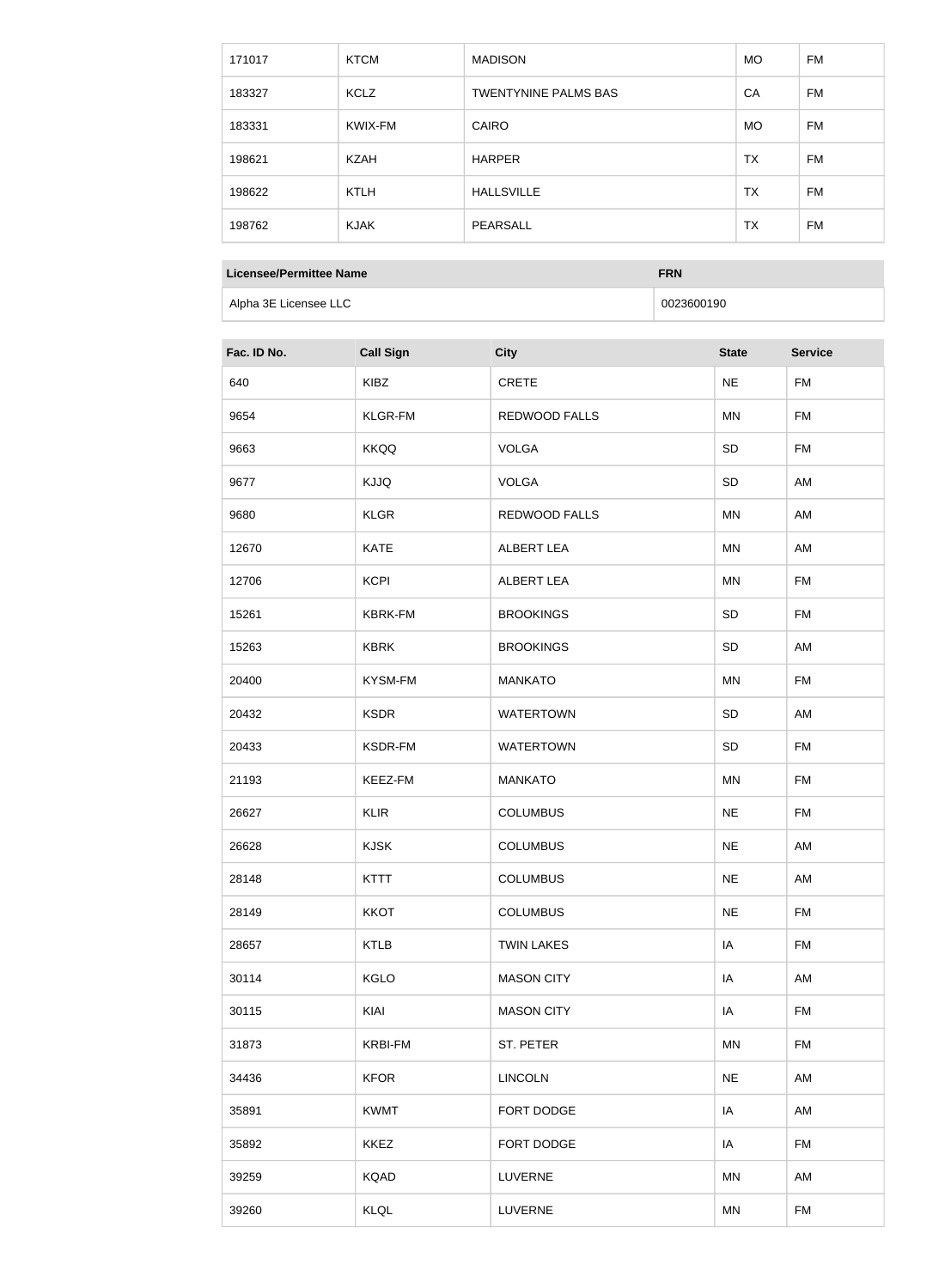| 39578  | KJAM-FM        | <b>MADISON</b>      | SD        | <b>FM</b> |
|--------|----------------|---------------------|-----------|-----------|
| 39580  | <b>KJAM</b>    | <b>MADISON</b>      | SD        | AM        |
| 47094  | <b>KLSS-FM</b> | <b>MASON CITY</b>   | IA        | <b>FM</b> |
| 47095  | <b>KRIB</b>    | <b>MASON CITY</b>   | IA        | AM        |
| 49798  | <b>KYTC</b>    | <b>NORTHWOOD</b>    | IA        | <b>FM</b> |
| 50660  | <b>KAUS-FM</b> | <b>AUSTIN</b>       | MN        | FM        |
| 50677  | <b>KAUS</b>    | <b>AUSTIN</b>       | <b>MN</b> | AM        |
| 50733  | <b>KZEN</b>    | <b>CENTRAL CITY</b> | <b>NE</b> | <b>FM</b> |
| 53141  | <b>KTGL</b>    | <b>BEATRICE</b>     | <b>NE</b> | <b>FM</b> |
| 53143  | <b>KZKX</b>    | <b>SEWARD</b>       | <b>NE</b> | <b>FM</b> |
| 54641  | <b>KIAQ</b>    | <b>CLARION</b>      | IA        | <b>FM</b> |
| 54708  | <b>KLMS</b>    | <b>LINCOLN</b>      | <b>NE</b> | AM        |
| 57287  | <b>KFRX</b>    | <b>LINCOLN</b>      | <b>NE</b> | <b>FM</b> |
| 60856  | <b>KWAT</b>    | <b>WATERTOWN</b>    | SD        | AM        |
| 60859  | <b>KZLB</b>    | FORT DODGE          | IA        | <b>FM</b> |
| 60861  | <b>KIXX</b>    | <b>WATERTOWN</b>    | SD        | <b>FM</b> |
| 60862  | <b>KVFD</b>    | FORT DODGE          | IA        | AM        |
| 60865  | KDLO-FM        | <b>WATERTOWN</b>    | SD        | <b>FM</b> |
| 63598  | <b>KKSD</b>    | <b>MILBANK</b>      | SD        | <b>FM</b> |
| 87411  | <b>KDBX</b>    | <b>CLEAR LAKE</b>   | SD        | <b>FM</b> |
| 162477 | <b>KXFT</b>    | <b>MANSON</b>       | IA        | <b>FM</b> |
| 164294 | KMKO-FM        | <b>LAKE CRYSTAL</b> | MN        | <b>FM</b> |

### **Section II – Biennial Ownership Information**

**1. 47 C.F.R. Section 73.3613 and Other Documents**

Licensee Respondents that hold authorizations for one or more full power television, AM, and/or FM stations should list all contracts and other instruments set forth in 47 C.F.R. Section 73.3613(a) through (c) for the facility or facilities listed on this report. In addition, attributable Local Marketing Agreements (LMAs) and attributable Joint Sales Agreements (JSAs) must be disclosed by the licensee of the brokering station on its ownership report. If the agreement is an attributable LMA, an attributable JSA, or a network affiliation agreement, check the appropriate box. Otherwise, select "Other." Non-Licensee Respondents, as well as Licensee Respondents that only hold authorizations for Class A television and/or low power television stations, should select "Not Applicable" in response to this question.

Not Applicable.

**2. Ownership Interests**

**(a)** Ownership Interests. This Question requires Respondents to enter detailed information about ownership interests by generating a series of subforms. Answer each question on each subform. The first subform listing should be for the Respondent itself. If the Respondent is not a natural person, also list each of the officers, directors, stockholders, non-insulated partners, non-insulated members, and any other persons or entities with a direct attributable interest in the Respondent pursuant to the standards set forth in 47 C.F.R. Section 73.3555. (A "direct" interest is one that is not held through any intervening companies or entities.) List each interest holder with a direct attributable interest in the Respondent separately.

Leave the percentage of total assets (Equity Debt Plus) field blank for an interest holder unless that interest holder has an attributable interest in the Respondent solely on the basis of the Commission's Equity Debt Plus attribution standard, 47 C.F.R. Section 73.3555, Note 2(i).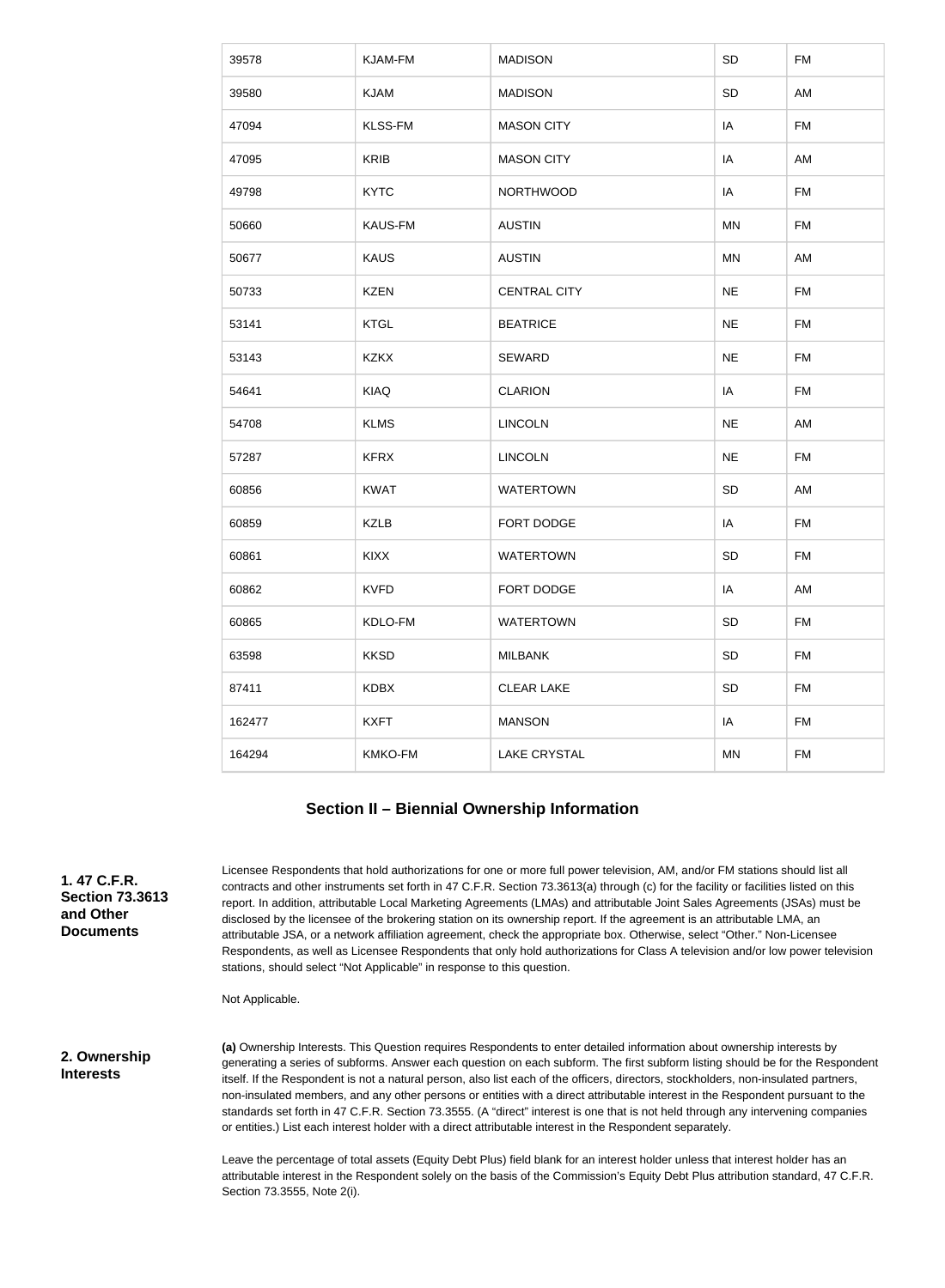In the case of vertical or indirect ownership structures, list only those interests in the Respondent that also represent an attributable interest in the Licensee(s) for which the report is being submitted.

Entities that are part of an organizational structure that includes holding companies or other forms of indirect ownership must file separate ownership reports. In such a structure do not report, or file a separate report for, any interest holder that does not have an attributable interest in the Licensee(s) for which the report is being submitted.

Please see the Instructions for further detail concerning interests that must be reported in response to this question.

The Respondent must provide an FCC Registration Number for each interest holder reported in response to this question. Please see the Instructions for detailed information and guidance concerning this requirement.

| ווטווועוווט וווווא וטוויט ש                             |                                                                                                                                  |                 |                            |
|---------------------------------------------------------|----------------------------------------------------------------------------------------------------------------------------------|-----------------|----------------------------|
| <b>FRN</b>                                              | 0031670086                                                                                                                       |                 |                            |
| <b>Entity Name</b>                                      | ICG Global Investment Jersey Limited                                                                                             |                 |                            |
| <b>Address</b>                                          | PO Box                                                                                                                           |                 |                            |
|                                                         | Street 1                                                                                                                         | c/o BNP Paribas |                            |
|                                                         | <b>Street 2</b>                                                                                                                  | The Esplanade   |                            |
|                                                         | <b>City</b>                                                                                                                      | St. Helier      |                            |
|                                                         | <b>Province/Region</b>                                                                                                           | Jersey          |                            |
|                                                         | <b>Zip/Postal Code</b>                                                                                                           |                 |                            |
|                                                         | Country (if non-U.S.<br>address)                                                                                                 | Jersey          |                            |
| <b>Listing Type</b>                                     | Respondent                                                                                                                       |                 |                            |
| <b>Positional Interests</b><br>(check all that apply)   | Respondent                                                                                                                       |                 |                            |
| <b>Tribal Nation or Tribal</b><br><b>Entity</b>         | Interest holder is not a Tribal nation or Tribal entity                                                                          |                 |                            |
| <b>Interest Percentages</b><br>(enter percentage values | Voting                                                                                                                           | 0.0%            | <b>Jointly Held?</b><br>No |
| from 0.0 to 100.0)                                      | <b>Equity</b>                                                                                                                    | 0.0%            |                            |
|                                                         | <b>Total assets (Equity Debt</b><br>Plus)                                                                                        | 0.0%            |                            |
|                                                         | Does interest holder have an attributable interest in one or more broadcast stations<br>No<br>that do not appear on this report? |                 |                            |

#### **Ownership Information**

#### **Ownership Information**

| <b>FRN</b>         | 0031692056                              |                                    |
|--------------------|-----------------------------------------|------------------------------------|
| <b>Entity Name</b> | <b>ICG Global Investment UK Limited</b> |                                    |
| <b>Address</b>     | PO Box                                  |                                    |
|                    | <b>Street 1</b>                         | c/o Intermediate Capital Group PLC |
|                    | <b>Street 2</b>                         | Procession House, 55 Ludgate Hill  |
|                    | <b>City</b>                             | London                             |
|                    | <b>Province/Region</b>                  | England                            |
|                    | <b>Zip/Postal Code</b>                  | EC4m 7JW                           |
|                    | Country (if non-U.S.                    | United Kingdom                     |
|                    |                                         |                                    |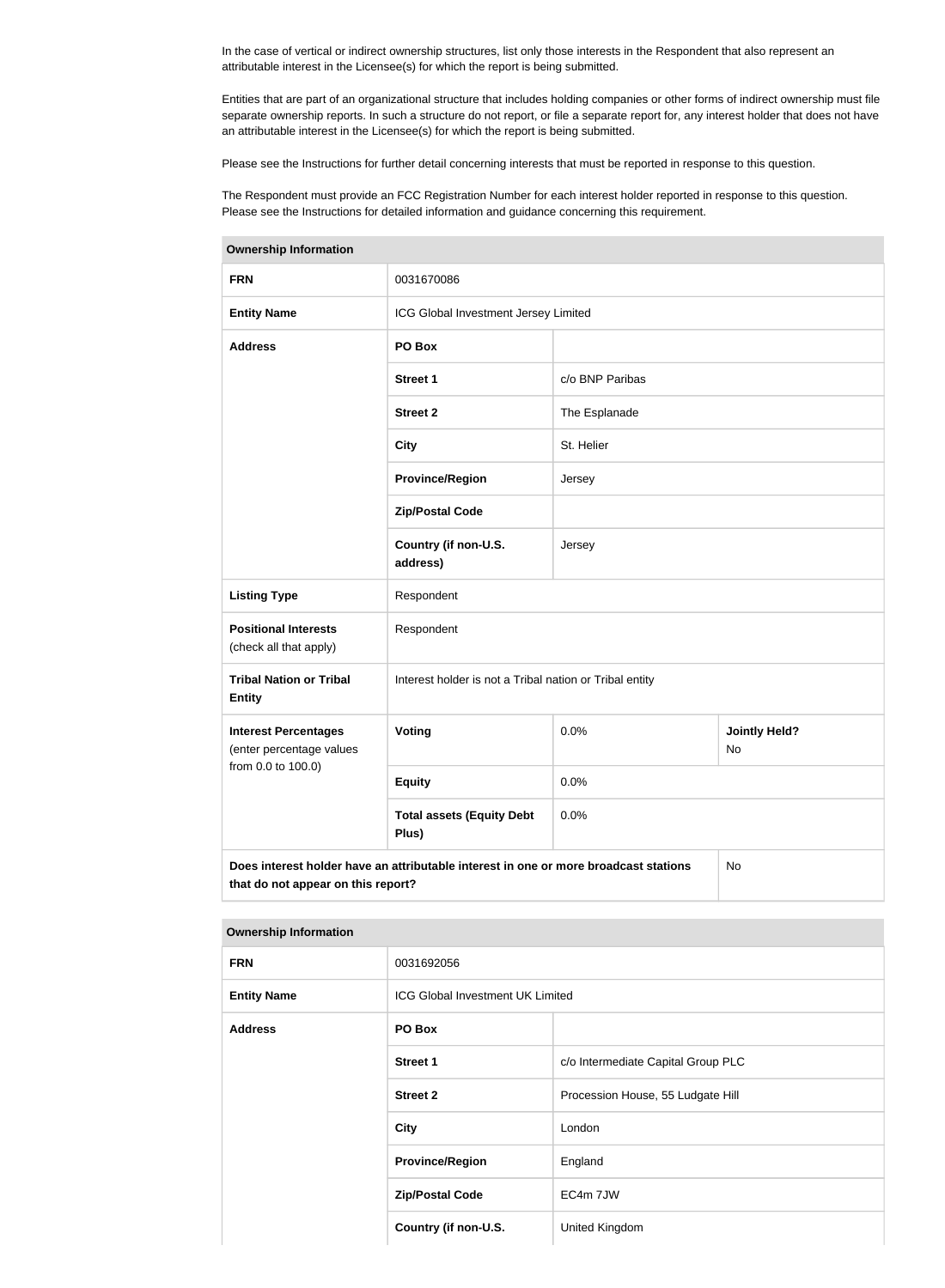|                                                                                                                            | address)                                                |        |                             |
|----------------------------------------------------------------------------------------------------------------------------|---------------------------------------------------------|--------|-----------------------------|
| <b>Listing Type</b>                                                                                                        | Other Interest Holder                                   |        |                             |
| <b>Positional Interests</b><br>(check all that apply)                                                                      | Stockholder                                             |        |                             |
| <b>Tribal Nation or Tribal</b><br><b>Entity</b>                                                                            | Interest holder is not a Tribal nation or Tribal entity |        |                             |
| <b>Interest Percentages</b><br>(enter percentage values                                                                    | <b>Voting</b>                                           | 100.0% | <b>Jointly Held?</b><br>No. |
| from 0.0 to 100.0)                                                                                                         | <b>Equity</b>                                           | 100.0% |                             |
|                                                                                                                            | <b>Total assets (Equity Debt</b><br>Plus)               |        |                             |
| Does interest holder have an attributable interest in one or more broadcast stations<br>that do not appear on this report? |                                                         | No.    |                             |

| <b>Ownership Information</b>                                                  |                                                                                      |                                   |                                    |  |
|-------------------------------------------------------------------------------|--------------------------------------------------------------------------------------|-----------------------------------|------------------------------------|--|
| <b>FRN</b>                                                                    | 0031691827                                                                           |                                   |                                    |  |
| <b>Name</b>                                                                   | <b>Gary Clark</b>                                                                    |                                   |                                    |  |
| <b>Address</b>                                                                | PO Box                                                                               |                                   |                                    |  |
|                                                                               | <b>Street 1</b>                                                                      |                                   | c/o Intermediate Capital Group PLC |  |
|                                                                               | <b>Street 2</b>                                                                      | Procession House, 55 Ludgate Hill |                                    |  |
|                                                                               | <b>City</b>                                                                          | London                            |                                    |  |
|                                                                               | <b>Province/Region</b>                                                               | England                           |                                    |  |
|                                                                               | <b>Zip/Postal Code</b>                                                               | EC4M 7JW                          |                                    |  |
|                                                                               | Country (if non-U.S.<br>address)                                                     | United Kingdom                    |                                    |  |
| <b>Listing Type</b>                                                           | Other Interest Holder                                                                |                                   |                                    |  |
| <b>Positional Interests</b><br>(check all that apply)                         | Director                                                                             |                                   |                                    |  |
| Citizenship, Gender,                                                          | <b>Citizenship</b>                                                                   | <b>US</b>                         |                                    |  |
| <b>Ethnicity, and Race</b><br><b>Information (Natural</b>                     | Gender                                                                               | Male                              |                                    |  |
| Persons Only)                                                                 | <b>Ethnicity</b>                                                                     | Not Hispanic or Latino            |                                    |  |
|                                                                               | Race                                                                                 | White                             |                                    |  |
| <b>Interest Percentages</b><br>(enter percentage values<br>from 0.0 to 100.0) | Voting                                                                               | 0.0%                              | <b>Jointly Held?</b><br>No         |  |
|                                                                               | <b>Equity</b>                                                                        | 0.0%                              |                                    |  |
|                                                                               | <b>Total assets (Equity Debt</b><br>Plus)                                            |                                   |                                    |  |
| that do not appear on this report?                                            | Does interest holder have an attributable interest in one or more broadcast stations |                                   | No                                 |  |

#### **Ownership Information**

| <b>FRN</b> | ิ่งก<br>ರುವ |
|------------|-------------|
|            |             |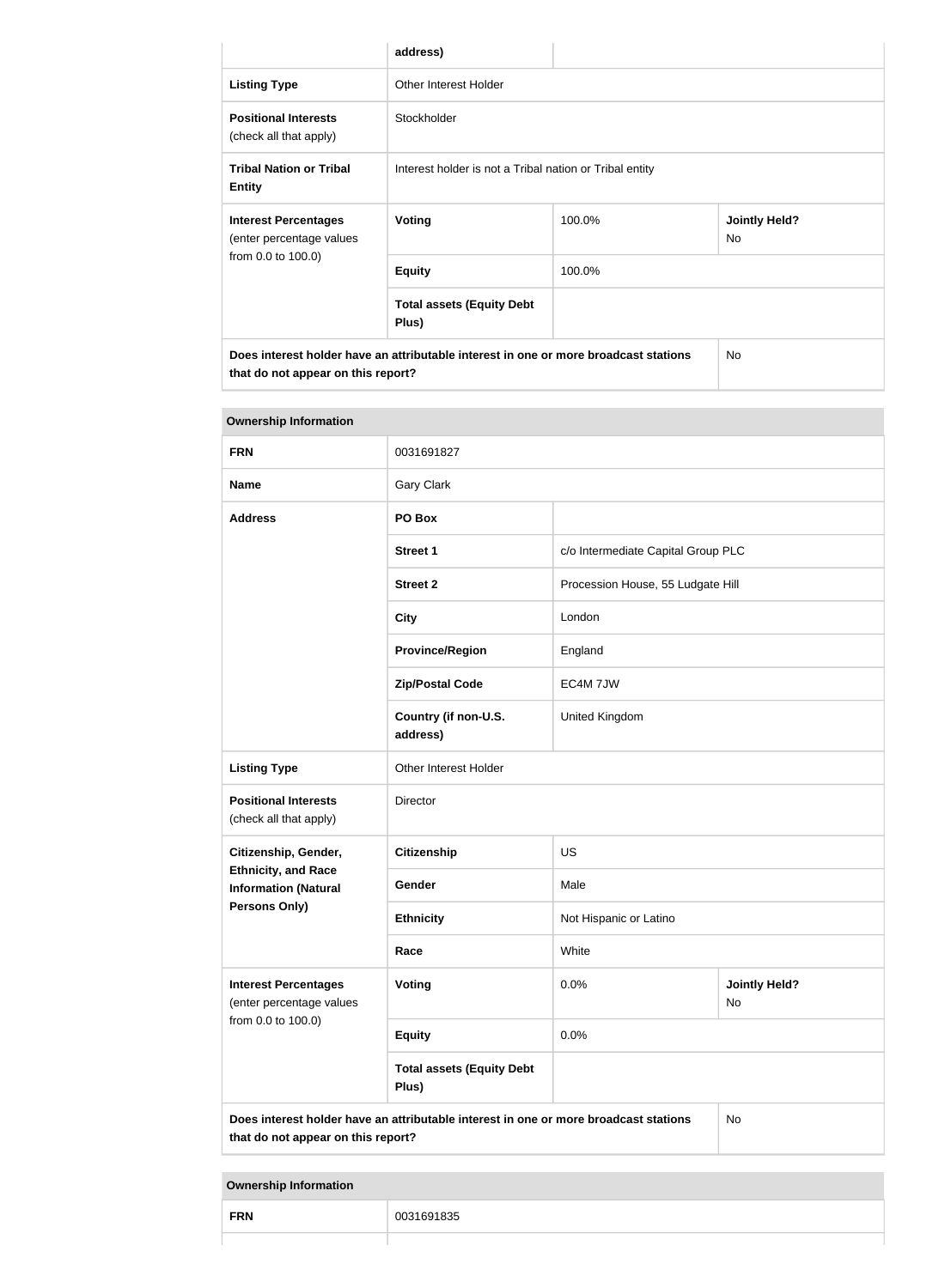| <b>Name</b>                                               | Andrew Wignall                                                                       |                                    |                            |
|-----------------------------------------------------------|--------------------------------------------------------------------------------------|------------------------------------|----------------------------|
| <b>Address</b>                                            | PO Box                                                                               |                                    |                            |
|                                                           | <b>Street 1</b>                                                                      | c/o Intermediate Capital Group PLC |                            |
|                                                           | <b>Street 2</b>                                                                      | Procession House, 55 Ludgate Hill  |                            |
|                                                           | <b>City</b>                                                                          | London                             |                            |
|                                                           | <b>Province/Region</b>                                                               | England                            |                            |
|                                                           | <b>Zip/Postal Code</b>                                                               | EC4M 7JW                           |                            |
|                                                           | Country (if non-U.S.<br>address)                                                     | United Kingdom                     |                            |
| <b>Listing Type</b>                                       | Other Interest Holder                                                                |                                    |                            |
| <b>Positional Interests</b><br>(check all that apply)     | Director                                                                             |                                    |                            |
| Citizenship, Gender,                                      | <b>Citizenship</b>                                                                   | <b>GB</b>                          |                            |
| <b>Ethnicity, and Race</b><br><b>Information (Natural</b> | <b>Gender</b>                                                                        | Male                               |                            |
| <b>Persons Only)</b>                                      | <b>Ethnicity</b>                                                                     | Not Hispanic or Latino             |                            |
|                                                           | Race                                                                                 | White                              |                            |
| <b>Interest Percentages</b><br>(enter percentage values   | <b>Voting</b>                                                                        | 0.0%                               | <b>Jointly Held?</b><br>No |
| from 0.0 to 100.0)                                        | <b>Equity</b>                                                                        | 0.0%                               |                            |
|                                                           | <b>Total assets (Equity Debt</b><br>Plus)                                            |                                    |                            |
| that do not appear on this report?                        | Does interest holder have an attributable interest in one or more broadcast stations |                                    | No                         |

#### **Ownership Information**

| <b>FRN</b>                                                                        | 0031691843                       |                                    |
|-----------------------------------------------------------------------------------|----------------------------------|------------------------------------|
| <b>Name</b>                                                                       | <b>Nick Watkins</b>              |                                    |
| <b>Address</b>                                                                    | PO Box                           |                                    |
|                                                                                   | <b>Street 1</b>                  | c/o Intermediate Capital Group PLC |
|                                                                                   | <b>Street 2</b>                  | Procession House, 55 Ludgate Hill  |
|                                                                                   | <b>City</b>                      | London                             |
|                                                                                   | <b>Province/Region</b>           | England                            |
|                                                                                   | <b>Zip/Postal Code</b>           | EC4M 7JW                           |
|                                                                                   | Country (if non-U.S.<br>address) | United Kingdom                     |
| <b>Listing Type</b>                                                               | Other Interest Holder            |                                    |
| <b>Positional Interests</b><br>(check all that apply)                             | Director                         |                                    |
| Citizenship, Gender,<br><b>Ethnicity, and Race</b><br><b>Information (Natural</b> | Citizenship                      | <b>GB</b>                          |
|                                                                                   | Gender                           | Male                               |
|                                                                                   |                                  |                                    |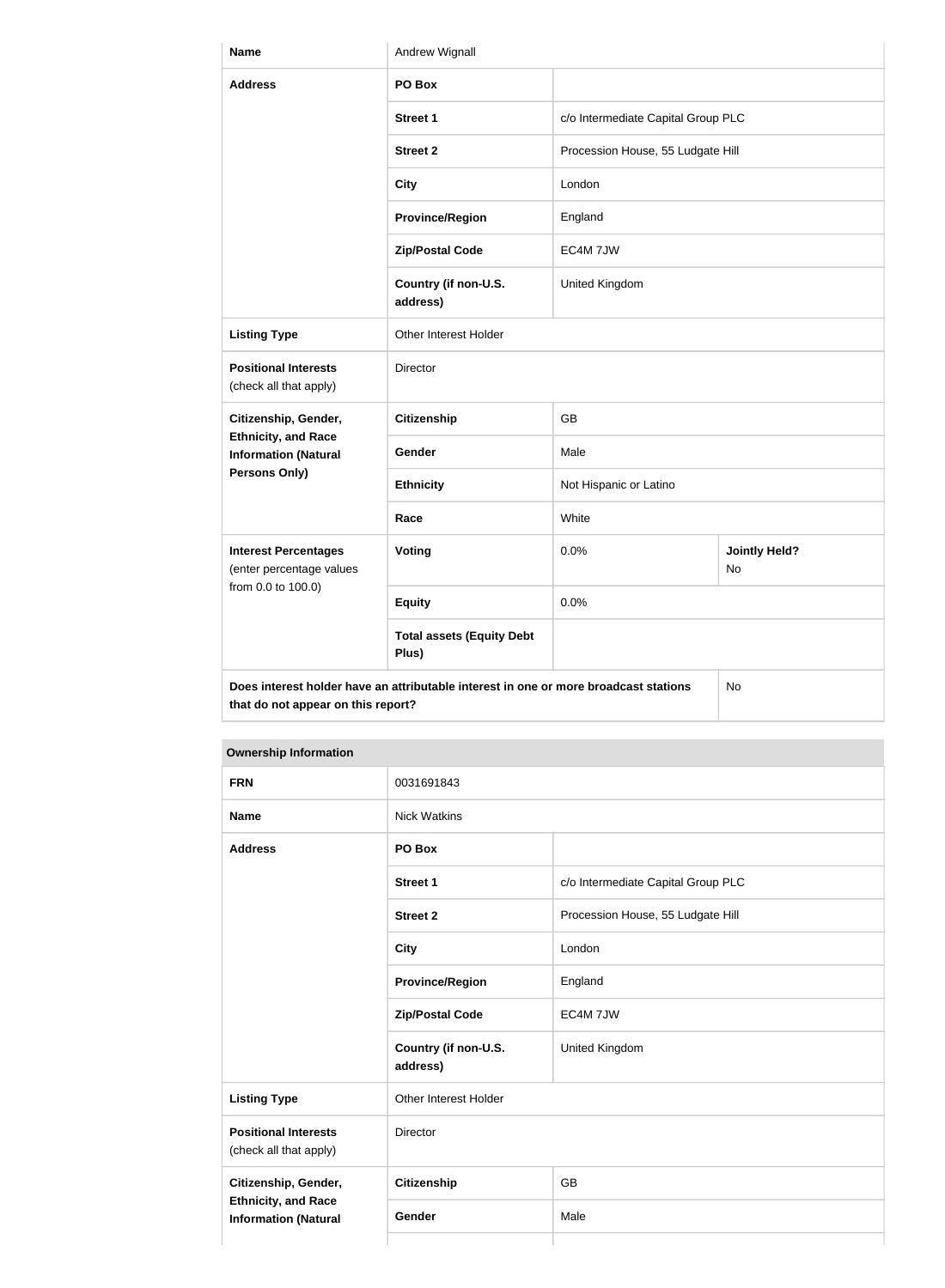| Persons Only)                                                                                                                                                                                        | <b>Ethnicity</b>                          | Not Hispanic or Latino |                             |
|------------------------------------------------------------------------------------------------------------------------------------------------------------------------------------------------------|-------------------------------------------|------------------------|-----------------------------|
|                                                                                                                                                                                                      | Race                                      | White                  |                             |
| <b>Interest Percentages</b><br>(enter percentage values<br>from 0.0 to 100.0)                                                                                                                        | <b>Voting</b>                             | 0.0%                   | <b>Jointly Held?</b><br>No. |
|                                                                                                                                                                                                      | <b>Equity</b>                             | 0.0%                   |                             |
|                                                                                                                                                                                                      | <b>Total assets (Equity Debt</b><br>Plus) |                        |                             |
| Does interest holder have an attributable interest in one or more broadcast stations<br>that do not appear on this report?                                                                           |                                           | No.                    |                             |
|                                                                                                                                                                                                      |                                           |                        |                             |
| (b) Respondent certifies that any interests, including equity, financial, or voting<br>interests, not reported in this filing are non-attributable.<br>If "No," submit as an exhibit an explanation. |                                           | Yes                    |                             |

| (c) Does the Respondent or any reported interest holder         | No. |
|-----------------------------------------------------------------|-----|
| hold an attributable interest in any newspaper entities in      |     |
| the same market as any station for which this report is         |     |
| filed, as defined in 47 C.F.R. Section 73.3555?                 |     |
| If "Yes," provide information describing the interest(s), using |     |
| EITHER the subform OR the spreadsheet option below.             |     |
| Respondents with a large number (50 or more) of entries to      |     |
| submit should use the spreadsheet option.                       |     |
| NOTE: Spreadsheets must be submitted in a special XML           |     |
| Spreadsheet format with the appropriate structure that is       |     |
| specified in the documentation. For instructions on how to      |     |
| use the spreadsheet option to complete this question            |     |
| (including templates to start with), please Click Here.         |     |
| If using the subform, leave the percentage of total assets      |     |
| (Equity Debt Plus) field blank for an interest holder unless    |     |
| that interest holder has an attributable interest in the        |     |
| newspaper entity solely on the basis of the Commission's        |     |
| Equity Debt Plus attribution standard, 47 C.F.R. Section        |     |
| 73.3555, Note 2(i). If using an XML Spreadsheet, enter "NA"     |     |
| into the percentage of total assets (Equity Debt Plus) field    |     |
| for an interest holder unless that interest holder has an       |     |
| attributable interest in the newspaper entity solely on the     |     |
| basis of the Commission's Equity Debt Plus attribution          |     |
| standard.                                                       |     |
| The Respondent must provide an FCC Registration Number          |     |
| for each interest holder reported in response to this           |     |
| question. Please see the Instructions for detailed information  |     |
| and guidance concerning this requirement.                       |     |

**(d) Are any of the individuals listed as an attributable interest holder in the Respondent married to each other or related to each other as parentchild or as siblings?** No

If "Yes," provide the following information for each such the relationship.

**(e) Is Respondent seeking an attribution exemption for any officer or director with duties wholly unrelated to the Licensee(s)?**